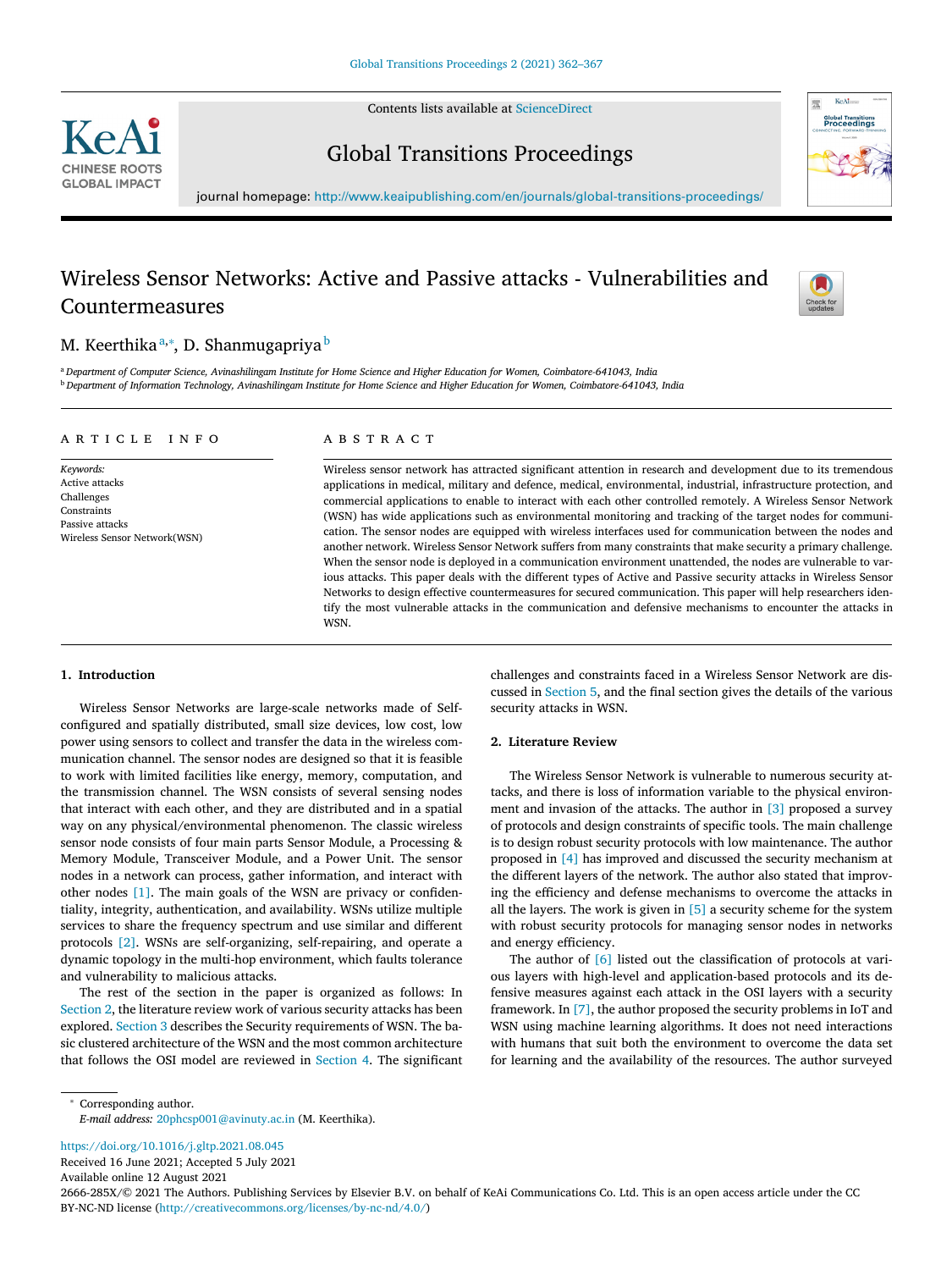<span id="page-1-0"></span>

**Fig. 1.** The basic architecture of WSN.

[\[8\]](#page-5-0) the security requirements with future research scopes and resource constraint nature and the types of sensors available for different applications.

To evaluate the performance of existing detection methods, the author [\[9\]](#page-5-0) has reviewed eleven types of mainstream attacks with the existing detection methods. Detection is based on the percentage of the verified packets that reached the base station by checking the probability of packets forwarding [\[1\].](#page-5-0)

In [\[11\],](#page-5-0) the author has evaluated different types of attacks; the most vulnerable attack is resolved by using the sharing of key and ensuring security in transmitting the data in the communication channel. The attacker can flood into the network by replicating the nodes by which traffic exists; the power and energy of the node are entirely drained to halt the communication between the nodes. The observations in the above review are that the authors detailed the security attacks of WSN, its detection methods and counter mechanisms.

#### **3. Security Requirements**

The main goal of the security services in the WSN is to provide data and information protected from any types of attacks [\[13\].](#page-5-0) The various security requirements in WSN, which are as follows:

- Availability: It is essential that the resources are available in the operational network for the message to move on and ensures that the nodes can utilize the resource and the network also [\[23\].](#page-5-0)
- Authorization: It ensures that authorized sensors provide information to the services in the operational network.
- Authentication: It implies that sensor nodes in the communication are genuine and have proper access to the network.
- Confidentiality: It ensures that the message in the communication network cannot be read and understood by the attackers.
- Integrity: It refers that the message is not altered or tampered with while it was on the network communication. By simply injecting additional packets, the entire packet can be changed [\[23\].](#page-5-0)

#### **4. Basic architecture of wireless sensor network**

The author(s) of  $[12]$ , has described the architecture of WSN where the sensor nodes self-organize among themselves into a multi-hop network through the wireless channel for communication and forward the data from one base station to another station. It has one or more base stations called sink with a large number of sensing devices. Each node in the network has one or more sensors that are low-powered and battery operated. The sensor network has many sensor nodes used to transfer data, and several resource-constrained sensor nodes form it. The following Fig. 1 shows the basic architecture of WSN.

The sensor nodes are the primary field devices in the WSN architecture, and they are responsible for routing packets [\[17\].](#page-5-0) The sensor nodes have three subsystems: Sensor Subsystem, Processing subsystem, and Communication subsystem.

The sensor network has five layers based on the OSI model: Application layer, Transport layer, Network layer, Data Link layer, Physical



**Fig. 2.** The Layered architecture of WSN.

layer [\[9\].](#page-5-0) In addition to the above listed five layers, the Sensor network has three cross-layer planes: Task management plane, Mobility management plane, and Power management plane, to increase overall efficiency and make the sensor nodes work together in the network shown in Fig. 2.

#### **5. Challenges and Constraints of WSN**

In the WSN, there are many challenges faced by the sensor network to develop reliable communication in the transmission of data, Quality of Service, and also in energy consumption, hardware, and software complexity. The constraints of WSN rely on Power consumption, storage, and computation.

# *5.1. Wireless Sensor Network Challenges*

The challenges in the WSN [\[8\]](#page-5-0) according to the requirement of the applications in which some are listed below:

- (1) **Energy efficiency: -** Energy efficiency is the main issue as WSN is a resource-constrained network. The consumption of energy is utilized during the data packet routing activity. It mainly depends on the lifespan of the sensor nodes' battery.
- (2) **Prolonged network lifetime: -** Another challenge is to prolong the lifetime of the nodes by decreasing the energy consumption and extend the WSN's life cycle.
- (3) **Quality of service: -** Each application has its terms of QoS, and it may request different QoS Processing. Due to the limitations of hardware devices, providing QoS is still a challenging task.
- (4) **Fault tolerance: -** The nodes can sustain the functions carried out in the network even when there is limited power in the battery, failure rate of nodes, and interference from the external environment.
- (5) **Dynamic environment: -** The ability of the WSN to withstand harsh environmental conditions where they are primarily deployed in hazardous areas and some of the locations may be unattended.
- (6) **Hardware and software complexity: T**he hardware units of the nodes perform the functions as processing, storage, and energy source to connect a sensor to the radio transmitter [\[5\].](#page-5-0) The hardware devices used in the network should be energy efficient and reliable. The OS should be independent to manage the hardware of the nodes, and also, the data extraction and manipulation should manage the concurrency according to the requirement of the application.

# *5.2. Constraints in Wireless Sensor Network*

In [\[6\],](#page-5-0) the author has detailed how to develop security mechanisms in wireless sensor network, and it is primarily necessary to understand the resources of the network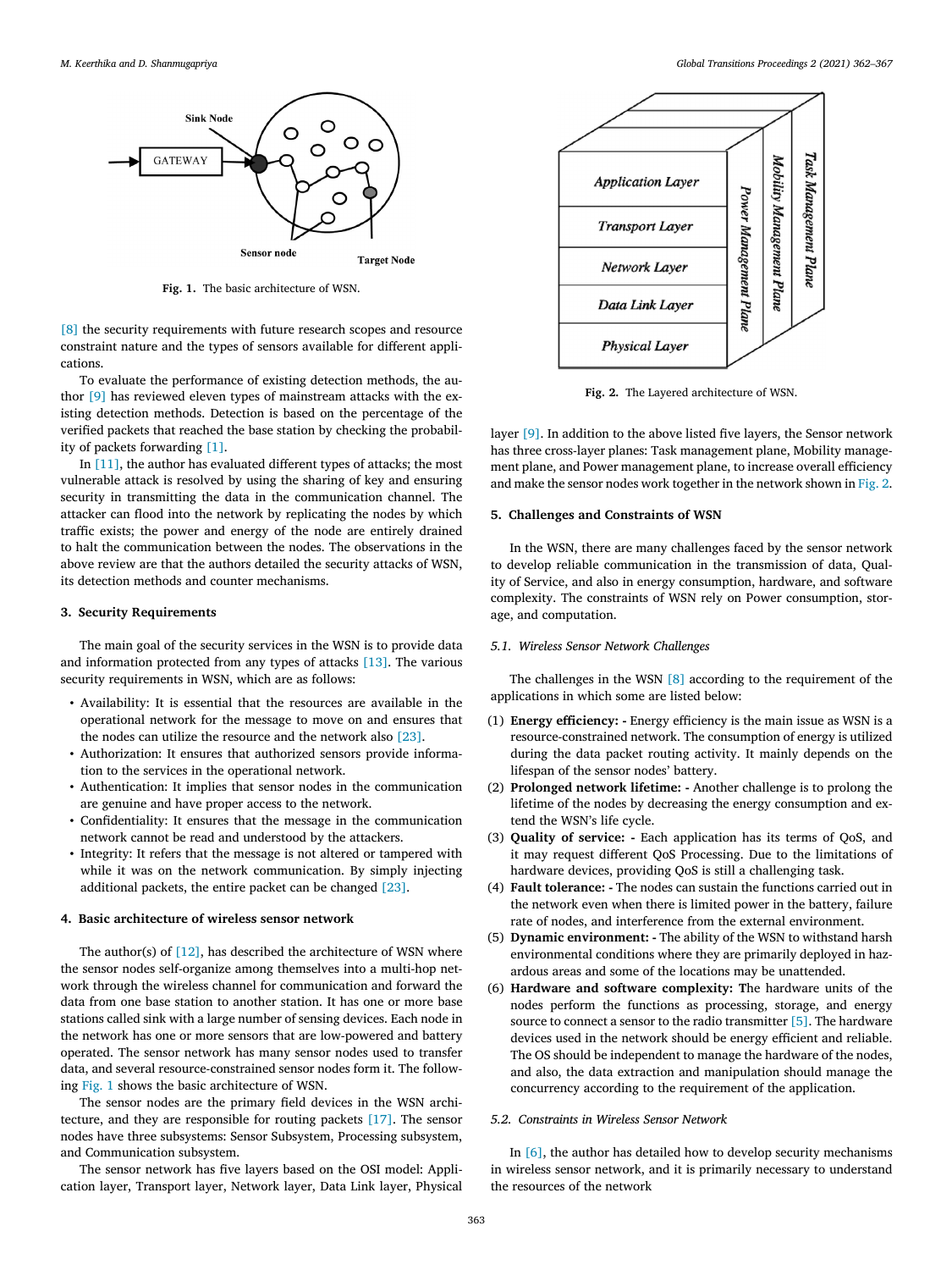

**Fig. 3.** Security attacks in WSN.

Resource constraints are as follows:

- (1) **Limited Storage:** It refers to data storage and key mechanisms to secure the data. It is a challenge to develop a secured network with high security-designed protocols.
- (2) **Limited Computational power:** The computation is based on energy for designing and executing the keys. The designed algorithm for key mechanisms should reduce the computation power.
- (3) **Limited Power:** Due to the lack of wires and the small size of sensor nodes, power restriction is there in WSNs. Sensor nodes are batterydriven. Power limitation affects security since encryption algorithm causes communication overhead.

#### **6. Security attacks on Wireless Sensor Network**

The issues in wireless sensor network privacy and security have been systematically reviewed. In the wireless sensor network, two types of attacks are mainly due to the transmission medium's nature: Active Attacks and Passive Attacks [\[15\].](#page-5-0) In Active attacks, the attackers intend to search and destroy the information, whereas, in Passive attacks, the attackers only intend to steal valuable information like passwords and confidential data. However, in the wireless network, the users and organizations must be aware of both attacks for secure communication between the sensor nodes. Fig. 3 shows the classification of the various security attacks in WSN.

**6.1 Active Attacks** – The main objective of the attackers is to harm the network by altering and modifying the data. The attacker sets up regular communication by altering or destroying the data which has to be communicated in the network [\[11\].](#page-5-0)

**(1) DoS Attack** – DoS attacks in which the attackers reduce the network services by providing the malicious node to distract them. The main threat is an attack on the availability of the resources and services to transmit data. The attackers either destroy or distract the configuration of the infrastructure in the sensor network. The DoS attack can occur in any layer of the OSI model of the WSN by affecting the protocols of the transmission medium, consuming the resources, destroying the physical components [\[16\].](#page-5-0)

**(2) Jamming Attack** – The attack can be launched both externally and internally by an attacker. The attacker uses the high-power transmitter to interfere with legitimate wireless communication. The attacker prevents the source from transmitting the packets or denying the transmission of legitimate packets. There are various jammers and jamming techniques that can interfere with the capabilities of WSN [\[14\].](#page-5-0)

**(3) Physical Attack –** The wireless sensor network is operated in remote and unreceptive environments. The distributed and unattended nodes on the nature of WSN make them vulnerable to physical attacks. The nodes are destroyed eternally in the physical, so there is a permanent loss of the nodes [\[4\].](#page-5-0) Tamper proofing is one method of preventing physical attacks.

**(4) Tampering Attack** – The intruder modifies the nodes or damages the node's services and takes complete control over the captured node. The physical devices are damaged in this attack, so that the resources will be deficient  $[6]$ . The attack is prevented by changing the key frequently, and proper key management schemes are implemented.

**(5) Routing Protocol Attacks** – In the sensor nodes, routing and data forwarding are essential tasks in which the protocols are energyefficient and robust against any attack. The secure routing protocol must provide availability, authentication, integrity, and confidentiality. The authorized receiver should receive the original message that the sender proposed in the network and the message's integrity and sender's identity. The routing attacks and mitigation methods of these attacks have been investigated thoroughly [\[17\].](#page-5-0) Some of the routing protocol attacks in WSN are as follows:

- **Spoofed Routing information** The attacker disrupts the network's functioning by spoofing or impersonating one entity by another and makes the victim believe that communication with a different entity. This attack can be prevented by MAC authentication. The spoofed routing and how the attacker impersonates or spoofs its own identity as another entity make the receiver believe that communication with a different entity [\[17\].](#page-5-0) The normal functioning of the network is interrupted and disrupted. This attack leads to false error messages, changing the routes, and discarding the messages in the network. Spoofing attacks can be prevented by using MAC to use the same hash functions and generate the secret keys [\[11\].](#page-5-0)
- **Selective forwarding** The attacker selects some of the nodes or particular packets for forwarding and then drops or deletes the rest of the packets in the sensor network. In the Multi-hop WSN, whether all sensor nodes forward the received messages to the neighbor nodes, some nodes might deny forwarding the message [\[7\].](#page-5-0) Multi-path routing, sensor node monitoring, and finding a different routing path are the defense mechanisms against this attack [\[11\].](#page-5-0)
- **Sinkhole Attack** In [\[18\],](#page-5-0) sinkhole attack detection and its prevention strategies have been reviewed. In this attack, the entire traffic from a specific area is diverted by a compromised node in the false routing metric. So the neighboring nodes believe that there exists a high-quality path and start forwarding the packets to the malicious node. The process of gathering traffic is called a sinkhole attack. The sinkhole attack [\[19\]](#page-5-0) aims at harming the data at the collection point, which compromises the reliability and integrity of the data sent by the sensor nodes in the network. This attack can be avoided by giving each node a certificate that combines the node's identification with unique information. As a result, to communicate, the identity node must provide certificates.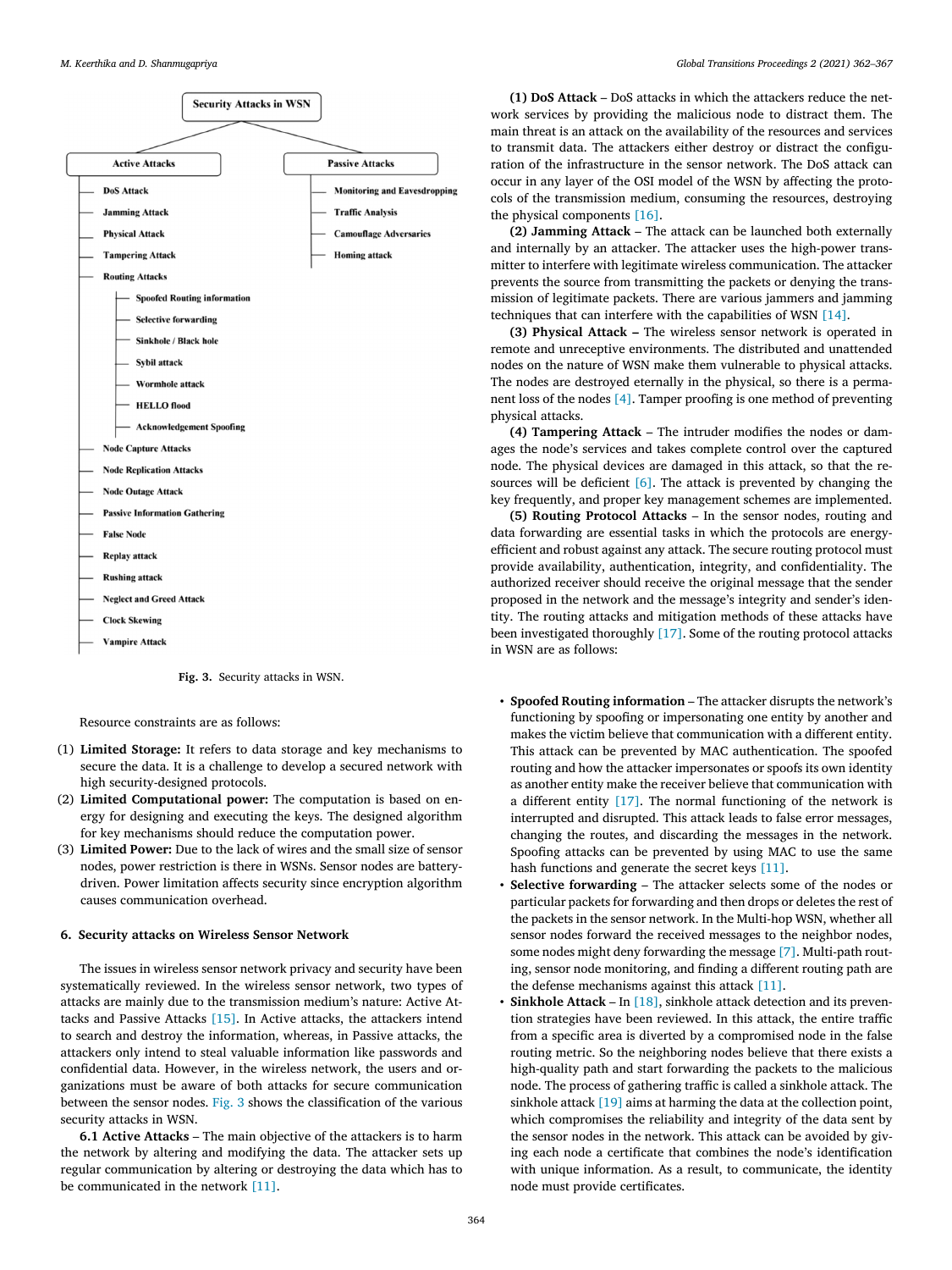- **Blackhole attack** The security attacks in WSN in which the black hole attack has two distinct characteristics. The malicious node act as a black hole when the packets pass through these black holes, then the attacker can manipulate the data. First, the path is amended by announcing itself as having a route from the source to the destination node, next without forwarding the invader intercept messages for its purpose [\[10\].](#page-5-0) A black hole attack can be avoided by monitoring the network, changing packet routing, or using authentication mechanisms.
- **Sybil attack** In the Sybil attack, the attackers use malicious nodes to present or duplicate themselves with multiple identities to the other nodes. They are components of the network that lures the victim that certain redundancy is achieved [\[10\].](#page-5-0) The malicious Sybil attack in online social networks and its defense techniques, including authentication and ID-based encryption symmetric-key techniques, have been detailed [\[20\].](#page-5-0)
- **Wormhole attack** The most devastating and complicated attack in a wireless sensor network is the Wormhole attack. In this attack, the attacker keeps track of the packets and makes a tunnel with other nodes of different communication networks, and thus the attacker passes the packets through this tunnel [\[21\].](#page-5-0) Pocket leashes and geographic and temporal leashes can prevent this attack because the receiver can detect packets traveling over long distances.
- **HELLO flood attack** The attackers replicate the messages in the sensor network. It broadcasts itself as a parent node Hello packet with high power so that all nodes and even distant nodes will communicate with the Hello Packet node [\[22\].](#page-5-0) The identity verification protocol can be used to authenticate and raise the alarm if an attacker attempts to become a neighbor node, preventing this attack. The Packet leash mechanism is also used when this attack is detected in the network layer.
- **Acknowledgment Spoofing** In this attack, the attacking node spoofs the acknowledgment of the neighboring nodes and gives away the fake information to the neighbor sensor nodes. The purpose is to provide false information or convince the dead node to be alive or energy degradation [\[11\].](#page-5-0) To prevent this attack, the bi-directional link verification mechanism is used in both directions.
- (6) **Node Capture Attack –** The node capture attack is a severe issue in the WSN. The intruder performs various operations and compromises the whole network. The Node Capture attack removes some of the sensor nodes and redeploys them to perform multiple attacks. A redeployed malicious node is used to modify the information in the communication channel in the WSN [\[4\].](#page-5-0)
- (7) **Node Replication attack** This attack is also known as a Clone attack. The WSN is exposed to an insecure environment where the malicious nodes can be replicated into several clones. The replicated nodes will have legitimate ID and keys to communicate with other nodes as normal nodes in the operational network [\[9\].](#page-5-0) The countermeasure is to provide a unique pair-wise key that supports secure communication between the neighbours.
- (8) **Node Outage attack** In this attack, the functionality of the Wireless sensor components like sensor nodes or communication link or parent node is stopped completely. Hence, the communication to other clustered nodes in different areas is interrupted [\[4\].](#page-5-0) The time protocols are designed in such a way that they provide packets with an alternate routing path.
- (9) **Passive Information Gathering** The attacker uses powerful algorithms to intercept the messages that permit them to find nodes and destroy them provided for the unencrypted information, including the sensor nodes' physical location. The attacker also gains access to application-specific message contents [\[27\].](#page-5-0) To counteract this attack, a well-designed antenna with encrypted data and powerful algorithms is used.
- (10) **False Node** The intruder inserts a malicious node with inaccurate data or impedes the channel of correct data. So the malicious node sends incorrect data that reaches all the nodes in the operational

network, which potentially captures the entire network in control of the intruder or annihilating the network as the whole [\[27\].](#page-5-0) To counteract the false node attack, an En-routing scheme is used.

- (11) **Replay attack** In WSN, the attacker replays the malicious node repeatedly for energy consumption and also dominates the communication channels [\[5\].](#page-5-0) In this attack, the network's topology keeps on changing due to the mobility of the sensor nodes. The effective way to overcome this attack is to spending session tokens and including timestamps with the messages.
- (12) **Rushing attack** The attack takes place in On-demand routings protocol. The malicious node rushes to take the data from the neighbour to the other destination node in the different tunnel. In the wormhole attack, the packets tunneled through the network can disseminate than any usual multi-hop route; if the packets are tunneled through a speedy transmission route between the wormhole attack ends, it is called a Rushing attack  $[24]$ . The countermeasure of this attack is to providing route records by embedding a node list.
- (13) **Neglect and Greed Attack –** The malicious node selects the longest path to send the packets by routing them to the wrong node. The primary motivation is to target the information loss and availability of the node in the network. The attacker receives the packets and refuses to forward them to the neighboring nodes [\[11\].](#page-5-0) Authentication mechanisms as well as detecting malicious nodes both can help to avoid this attack.
- (14) **Clock Skewing** In this attack  $\lceil 25 \rceil$ , the attacker fakes the target skew by altering the timestamp of the forwarding packets. The clock skew of every physical device for the Wireless Sensor Network differs according to the application. By changing the time synchronization period, flooding time synchronization protocol (FTSP) can defend against clock skew attacks.
- (15) **Vampire Attack** This attack is the class of DoS attack where it consumes power of the sensor nodes and completely disables the network [\[26\].](#page-5-0) Bcast id is an additional field in the routing table at each node and in data packets used by the AODV routing protocol to detect directional antenna attacks. To counteract the vampire attack, various validations are performed to ensure that packets are not transmitted in infinite loops, which disable the network and drain the battery.

# *6.2. Passive Attacks*

The gathered multiple instances from different resources to describe the Passive attack in the wireless sensor network  $[4]$ , that the message is not altered or damaged. The unauthorized invaders monitoring the communication channels are termed Passive Attacks. These attacks do not change anything in the communication; the attackers are listeners but the preliminary stage of all the active attacks. The most common Passive Attacks are discussed below:

- **Monitoring and eavesdropping** Eavesdropping attacks do not affect the integrity of the network. The malicious node intercepts the message in the operational network. The attackers snoop the data to find out the communication channel and violate the privacy of the communication network. It is the most common attack on data privacy.
- **Traffic analysis** In this type of attack, the attacker analysis the patterns followed in the communication. The attacker discloses the pattern to the opponent to harm and facilitate damage to the wireless sensor network by any type of active attack. The network is monitored regularly to prevent this attack.
- **Camouflage Adversaries** The attacker hides the desired number of nodes in the wireless sensor network and imitates them as a regular node, leading to the packets' misrouting to different communication channels.
- **Homing Attack** The attacker does not modify or alter the packets, only aims to find out the network's insight resources, which is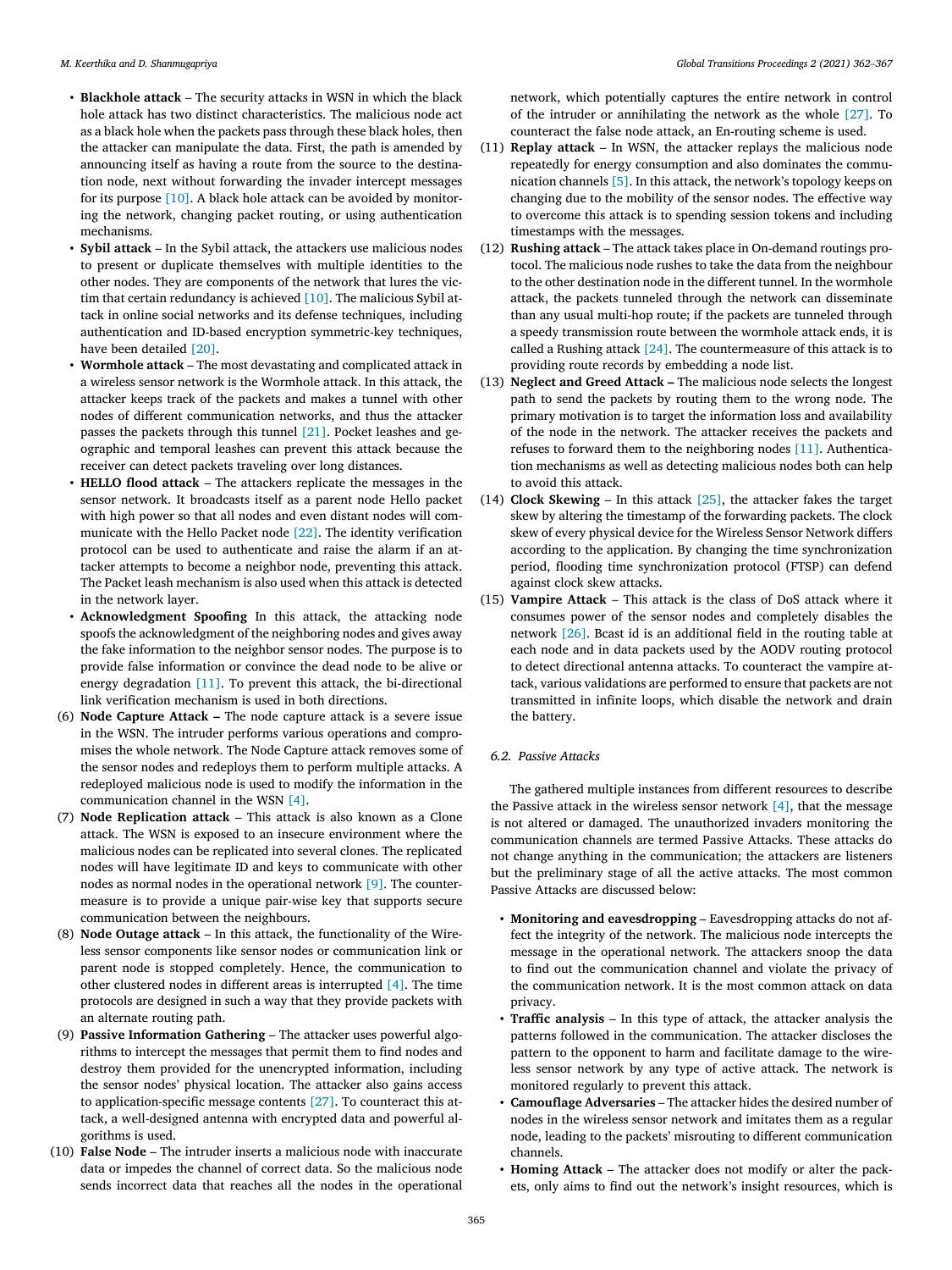# **Table 1.**

nary of attacks in Wireless Sensor Network

| Year     | Authors                                  | Type of attack                   | Active /<br>Passive | Description                                                                                                                                                          | <b>Counter Measures</b>                                                                |
|----------|------------------------------------------|----------------------------------|---------------------|----------------------------------------------------------------------------------------------------------------------------------------------------------------------|----------------------------------------------------------------------------------------|
| 2021[16] | Shi. L et al.                            | DoS Attack                       | Active              | The availability of the resources and services.<br>Destroy or distract the configuration of the<br>infrastructure                                                    | Encryption algorithms,<br>Monitoring, Prioritizing<br>messages.                        |
| 2019[14] | Verma. R et al.                          | Jamming Attack                   | Active              | Externally and internally by an attacker.<br>Prevents the source from transmitting the packets<br>or denying the transmission of legitimate packets.                 | Spread spectrum, Mapping<br>region, Jamming Techniques                                 |
| 2019[4]  | Butun, I., Osterberg, P.,<br>& Song, H.  | <b>Physical Attack</b>           | Active              | The nodes are destroyed eternally in the physical<br>attack.                                                                                                         | Tamper proofing                                                                        |
| 2018[6]  | Dewal. P et al                           | <b>Tampering Attack</b>          | Active              | Damages the node's services and takes complete<br>control over the captured node.                                                                                    | Changing the key frequently,<br>proper key management schemes                          |
| 2019[17] | Raoof. A et al.                          | Spoofed Routing<br>information   | Active              | Disrupts the network's functioning by spoofing or<br>impersonating one entity by another. Makes the<br>victim believe that communication with a<br>different entity. | MAC authentication                                                                     |
| 2018[7]  | Mamdouh. M et al.                        | Selective forwarding             | Active              | Selects some of the nodes or particular packets for<br>forwarding and then drops or deletes the rest of<br>the packets in the sensor network.                        | Multi-path routing, sensor node<br>monitoring, and finding a<br>different routing path |
| 2019[18] | Rehman, Au, Rehman,<br>S.U. & Raheem, H. | Sinkhole Attack                  | Active              | The entire traffic from a specific area is diverted<br>by a compromised node in the false routing metric.                                                            | Identification with unique<br>information                                              |
| 2020[10] | Jilani, S. A., Koner, C., &<br>Nandi, S. | <b>Blackhole</b> attack          | Active              | Node act as a black hole when the packets pass<br>through these black holes, then the attacker can<br>manipulate the data                                            | Monitoring the network,<br>changing packet routing,<br>authentication mechanisms       |
|          |                                          | Sybil attack                     | Active              | Components of the network that lures the victim<br>that certain redundancy is achieved                                                                               | Authentication and ID-based<br>encryption symmetric-key<br>techniques                  |
| 2018[21] | Giri, Diksha & Borah                     | Wormhole attack                  | Active              | Makes a tunnel with other nodes of different<br>communication networks, and thus the attacker<br>passes the packets through this tunnel                              | Pocket leashes and geographic<br>and temporal leashes                                  |
| 2018[22] | Gill, R. K., Sachdeva M.                 | <b>HELLO</b> flood attack        | Active              | The attackers replicate the messages in the sensor<br>network.                                                                                                       | Packet leash mechanism                                                                 |
| 2020[11] | 'Verma, R., & Bharti, S.                 | Acknowledgment<br>Spoofing       | Active              | Spoofs the acknowledgment of the neighboring<br>nodes and gives away the fake information to the<br>neighbor sensor nodes.                                           | Bi-directional link verification<br>mechanism                                          |
|          |                                          | Neglect and Greed Attack         | Active              | Selects the longest path to send the packets by<br>routing them to the wrong node.                                                                                   | Redundancy, Authentication<br>mechanisms.                                              |
|          |                                          | <b>Homing Attack</b>             | Passive             | Aims to find out the network's insight resources,<br>which is used to launch any active attacks                                                                      | Encryption                                                                             |
| 2019[4]  | Butun, I., Osterberg, P.,<br>& Song, H.  | Node Capture Attack              | Active              | Removes some of the sensor nodes and redeploys<br>them to perform multiple attacks.                                                                                  | LEAP protocol                                                                          |
|          |                                          | Node Outage attack               | Active              | Components like sensor nodes or communication<br>link or parent node is stopped completely.                                                                          | Time protocols, Powerful<br>algorithms                                                 |
|          |                                          | Monitoring and<br>eavesdropping  | Passive             | Intercepts the message in the operational network.                                                                                                                   | Directional Antenna                                                                    |
|          |                                          | Traffic analysis                 | Passive             | The attacker discloses the pattern to the opponent<br>to harm and facilitate damage                                                                                  | Network monitoring                                                                     |
|          |                                          | Camouflage Adversaries           | Passive             | Leading the packets' misrouting to different<br>communication channels.                                                                                              | Privacy analysis                                                                       |
| 2019[9]  | Xie. H et al.                            | Node Replication attack          | Active              | Replicated nodes will have legitimate ID and keys<br>to communicate with other nodes as normal nodes                                                                 | Unique pair-wise key                                                                   |
| 2018[27] | Muhammad Noman Riaz<br>et al.            | Passive Information<br>Gathering | Active              | Powerful algorithms to intercept the messages that<br>permit them to find nodes and destroy them.                                                                    | Well-designed antenna                                                                  |
|          |                                          | False Node                       | Active              | Inaccurate data or impedes the channel of correct<br>data. So the malicious node sends incorrect data                                                                | <b>En-Routing Scheme</b>                                                               |
| 2017[5]  | Jadhav, Rutuja &<br>Vatsala, Vatsala.    | Replay attack                    | Active              | Replays the malicious node repeatedly for energy<br>consumption                                                                                                      | Session tokens, timestamps with<br>the messages.                                       |
| 2019[24] | Bharti, D., Nainta, N., &<br>Monga, H.   | Rushing attack                   | Active              | Rushes to take the data from the neighbour to the<br>other destination node in the different tunnel.                                                                 | Embedding a node list                                                                  |
| 2014[25] | Huang, D.-J., & Teng,<br>W.-C.           | Clock Skewing                    | Active              | The attacker fakes the target skew by altering the<br>timestamp of the forwarding packets.                                                                           | FTSP and Changing Time<br>Synchronization period                                       |
| 2017[26] | Sharma M. K. and Joshi<br><b>B.</b> K.   | Vampire Attack                   | Active              | This attack is the class of DoS attack where it<br>consumes power of the sensor nodes and<br>completely disables the network                                         | Validation techniques                                                                  |

used to launch any active attacks [\[11\].](#page-5-0) Cluster heads, also known as cryptographic key managers, use traffic pattern analysis and header encryption technique to identify and target nodes to prevent this type of attack.The following Table 1 describes about the summary of various active and passive attacks in Wireless Sensor Network are as follows.

# **7. Conclusion**

The paper summarized the security challenges and constraints of wireless sensor networks and various security attacks in the WSN. The active and passive attacks are analyzed, which gives the researchers an insight into various attacks in WSN. The users should also know about